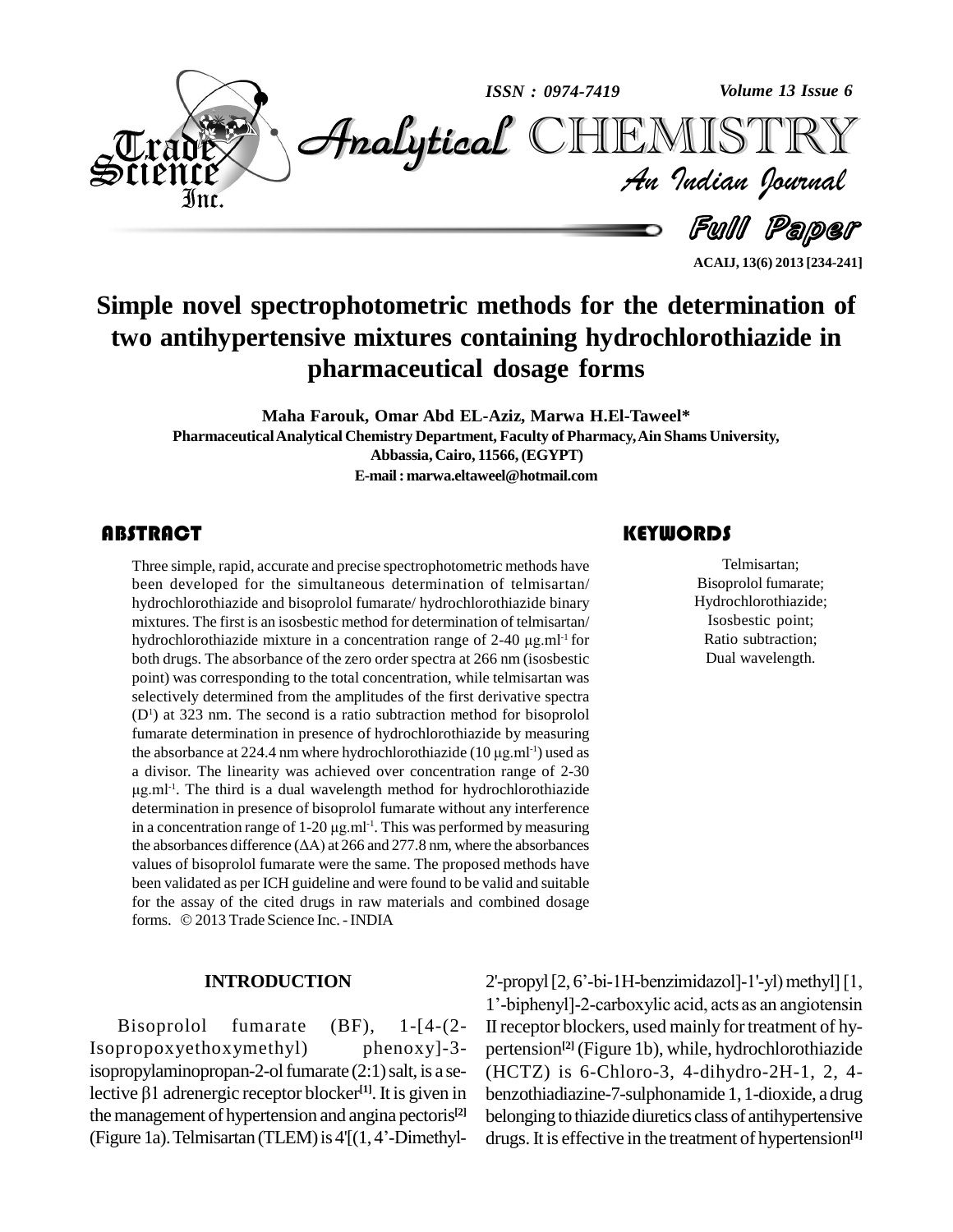

**Figure 1: Chemicalstructure of: (a) bisoprolol fumarate, (b) telmisartan and (c) hydrochlorothiazide.**

(Figure 1c).

Several methods have been reported in literature for the determination of bisoprolol fumarate including electrochemical methods alone<sup>[3]</sup> or in combination with for the determination of bisoprolol fumarate including<br>
electrochemical methods alone<sup>[3]</sup> or in combination with<br>
other  $\beta$  blockers<sup>[4,5]</sup>, high-performance liquid chromatographic methods in pharmaceutical formulations alone<sup>[6]</sup> or with other cardiovascular drugs as celiprolol, oxprenolol **[7]** and HCTZ **[8,9]**, in waste water **[10]**, in river water<sup>[11]</sup>and in human plasma and urine alone<sup>[12-15]</sup> or in combination with HCTZ <sup>16,17</sup>] and other cardiovascular drugs<sup>[18,19]</sup>. Alone or in combination with HCTZ,  $\frac{111}{N}$ telmisartan has been determined byderivative spectro photometric<sup>[20]</sup>, spectrofluorimetric<sup>[20]</sup>, electrochemical<sup>[21,22]</sup>, immunoassay<sup>[23]</sup>, titrimetric<sup>[24]</sup>, capillary zone electrophoretic<sup>[25-27]</sup>, high performance thin layer chromatographic<sup>[20]</sup> and high performance liquid chromatographic **[28-33]** methods.

The main goal of this work is to establish simple, rapid, accurate, precise, and low cost spectrophoto metric methods for the simultaneous determination of telmisartan/hydrochlorothiazide and bisoprolol fumarate/hydrochlorothiazide binary mixtures which can be adopted forthe routine quality control analysis of the investigated drugs without prior separation in raw material and pharmaceutical preparations.

## **EXPERIMENTAL**

# **Instrumentation**

Double-beam UV-Visible spectrophotometer (Shimadzu, Japan) model UV-1601 PC with quartz cell of 1 cm path length, connected to a computer fitted with UVPC personal spectroscopy software version 3.7 (Shimadzu) was used. The spectral bandwidth was 0.2 nm and the wavelength scanning speed was 1000<br>nm.min<sup>-1</sup>. The measurements were done at 25.0 °C, **Labor**:<br>using  $\Delta \lambda = 4$  nm and scaling factor of 10 for computing Mi nm.min<sup>-1</sup>. The measurements were done at 25.0 °C,  $\mathbf{L}^{\mathbf{a}}$ 

first derivative  $(D<sup>1</sup>)$ .

# **Materials and reagents**

TLEM was kindly supplied by National Organization for Drug Control and Research-Egypt and certified to contain 99.90% while, BF and HCTZ were kindly provided by Hikma Pharmaceuticals-Egypt and certified to contain 99.70% and 99.75%, respectively.<br>Micardis plus® tablets (Boehringer Ingelheim Phar-

maceutical Company) containing 40 mg TELM and 12.5 mg HCTZ per tablet. Concor plus<sup>®</sup> tablets (Serono Pharmaceutical Company) containing 5 mg BF and 12.5 mg HCTZ per tablet.

All chemicals and reagents used through this work are of spectroscopic analytical grade. Methanol (Sigma-Aldrich, Germany) and Sodium hydroxide (BDR) (Prolabo), aqueous 0.1M were used.

# **Standard solutions and laboratory prepared mixtures**

#### **Stock standard solutions**

Stock standard solutions of TELM, BF and HCTZ, each having concentration of 1.0 mg.ml<sup>-1</sup>, were prepared by dissolving 100.0 mg of each drug in sufficient amount of 0.1 M NaOH and methanol for TELM/ HCTZ and BF/HCTZ mixtures, respectively. The volumes were completed to 100-ml volumetric flask with the same solvent.

#### **Working standard solutions**

*And Analytical HCTZ* mixtures, respectively to obtain *I*ly to obtain<br>tions of each<br>IISTRY<br>Indian Iournal 5 ml of each TELM, BF and HCTZ standard stock solution (1.0 mg ml<sup>-1</sup>) was transferred separately into 100 ml volumetric flask and the volume was completed to the mark with  $0.1$  M NaOH and methanol for TELM/ to the mark with 0.1 M NaOH and metha<br>HCTZ and BF/HCTZ mixtures, respect<br>50.0 µg ml<sup>-1</sup> working solution each.

#### **Laboratory prepared mixtures**

Mixtures containing different concentrations of each

**Analytical** CHEMISTRY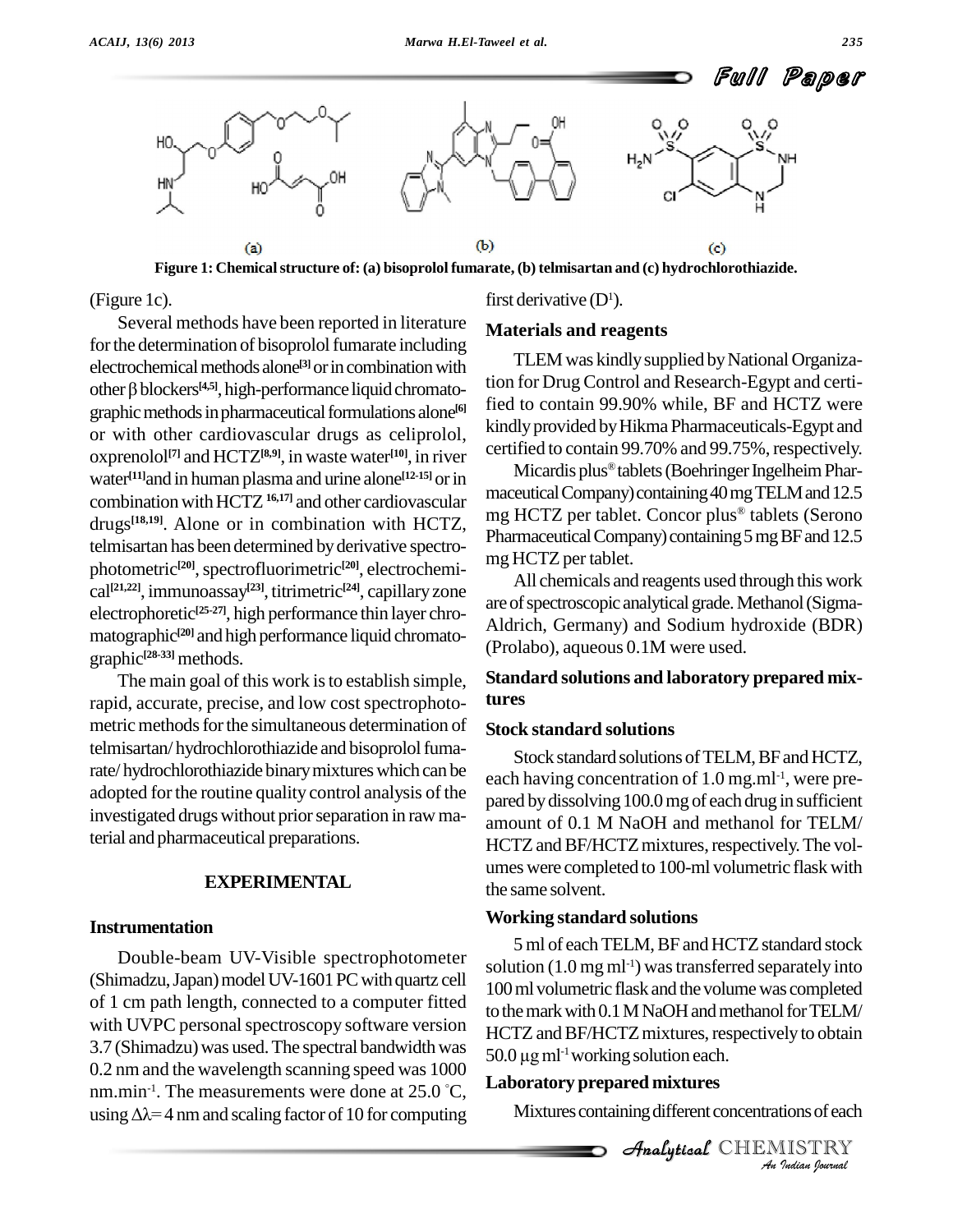**Full Paper**<br>drug working solution (50.0 µg ml<sup>-1</sup>) were prepared **Applic** using 0.1 M NaOH and methanol for TELM/HCTZ and BF/HCTZ mixtures, respectively as diluents.

## **PROCEDURES**

# **Construction of calibration curves**

# **Isosbestic method**

each of TELM and HCTZ working solution (50.0 µg.ml <sup>1</sup>) were transferred separately into a series of 10-ml volumetric flasks, diluted to the volume with 0.1M NaOH. The zero order absorption spectra of each solution were recorded against 0.1M NaOH and stored; then the absorbance at the isosbestic point  $(A<sub>iso</sub>)$  was measured at 266 nm for both drugs. Two calibration curves were constructed relating the absorbance at the selected wavelength to the corresponding drug con centration. While for TELM, the amplitude of first derivative spectrum  $(D<sup>1</sup>)$  at 323 nm were recorded using  $\Delta \lambda = 4$  nm and scaling factor of 10 and plotted against their corresponding concentrations. The regression equations were then computed.

# **Ratio subtraction method**

Accurately measured volumes  $(0.4 - 6.0 \text{ ml})$  of BF **Ratio subtraction method**<br>Accurately measured volumes  $(0.4 - 6.0 \text{ ml})$  of BF<br>working solution  $(50.0 \mu g.m^{-1})$  were transferred into a series of 10-ml volumetric flasks, diluted to the volume with methanol. The calibration curve, representing the relationship between the absorbance of zero order spectra at  $\lambda_{\text{max}}$  = 224.4 nm for BF and the corresponding concentration, was plotted and the linear regression equation was computed.

# **Dual wavelength method**

*Analytics* of **A** *ICTZ* at λ= *1*<br>*i*ponding con<br>gression equ<br>*IISTRY* Accurately measured volumes  $(0.2 – 4.0$  ml) of **Dual wavelength method**<br>Accurately measured volumes (0.2 – 4.0 ml) of<br>HCTZ working standard solution (50.0 µg.ml<sup>-1</sup>) were transferred into a series of 10-ml volumetric flasks, diluted to the volume with methanol. The zero order absorption spectra were then recorded using methanol as a blank. The calibration curve, representing the relationship between the difference in the absorbance of a blank. The calibration curve, representing the rela-<br>tionship between the difference in the absorbance of<br>zero order spectra of HCTZ at  $\lambda$ = 266 nm and  $\lambda$ = 277.8 nm and the corresponding concentration, was plotted and the linear regression equation was com puted.

CHEMISTRY

# Application to pharmaceutical formulations

**Exercise 15 minutes and completed to volumes<br>shestic method** plus<sup>®</sup>), shaking for 15 minutes and completed to volume<br>Accurately measured volumes  $(0.4 - 8.0 \text{ ml})$  of were mixed well and filtered. Aliquots of the filtrate - diluted to obtain final concentration within the linear An accuratelyweighed portion equivalent to one An accurately weighed portion equivalent to one<br>tablet of the mixed contents of twenty Micardis plus® tablet of the mixed contents of twenty Micardis plus®<br>and Concor plus® tablets was separately transferred into a 50-ml volumetric flask using about 25ml 0.1 M into a 50-ml volumetric flask using about 25 ml 0.1 M<br>NaOH (in Micardis plus®) and methanol (in Concor NaOH (in Micardis plus®) and methanol (in Concor<br>plus®), shaking for 15 minutes and completed to volume with the same solvent. The contents of the flask were mixed well and filtered. Aliquots of the filtrate were ranges mentioned in TABLE 1 and then assayed using the proposed methods.

#### **RESULTSAND DISCUSSION**

### **Spectrophotometric characteristics**

The zero order spectra of the selected drug mixtures show high degree of spectral overlapping which interfered with their simultaneous determination (Figure 2 and Figure 3). This spectral overlapping is sufficient to demonstrate the resolving power of the proposed spectrophotometric methods which can resolve bands overlapping, without prior separation.

# **Isosbestic method**

An isosbestic point is the wavelength at which the absorbances of two or more species are the same.At the isosbestic point, the mixture of drugs acts as a single component and gives the same absorbance value as pure drug. The zero order spectra of TELM and HCTZ



**hydrochlorothiazide (óó) (16.00 µg.ml -1 each) and their mixture (Ö.) (8.00 µg.ml** mixture  $(...)$  (8.00 µg.ml<sup>-1</sup> of each of telmisartan and **hydrochlorothiazide) using 0.1M NaOH as a blank.**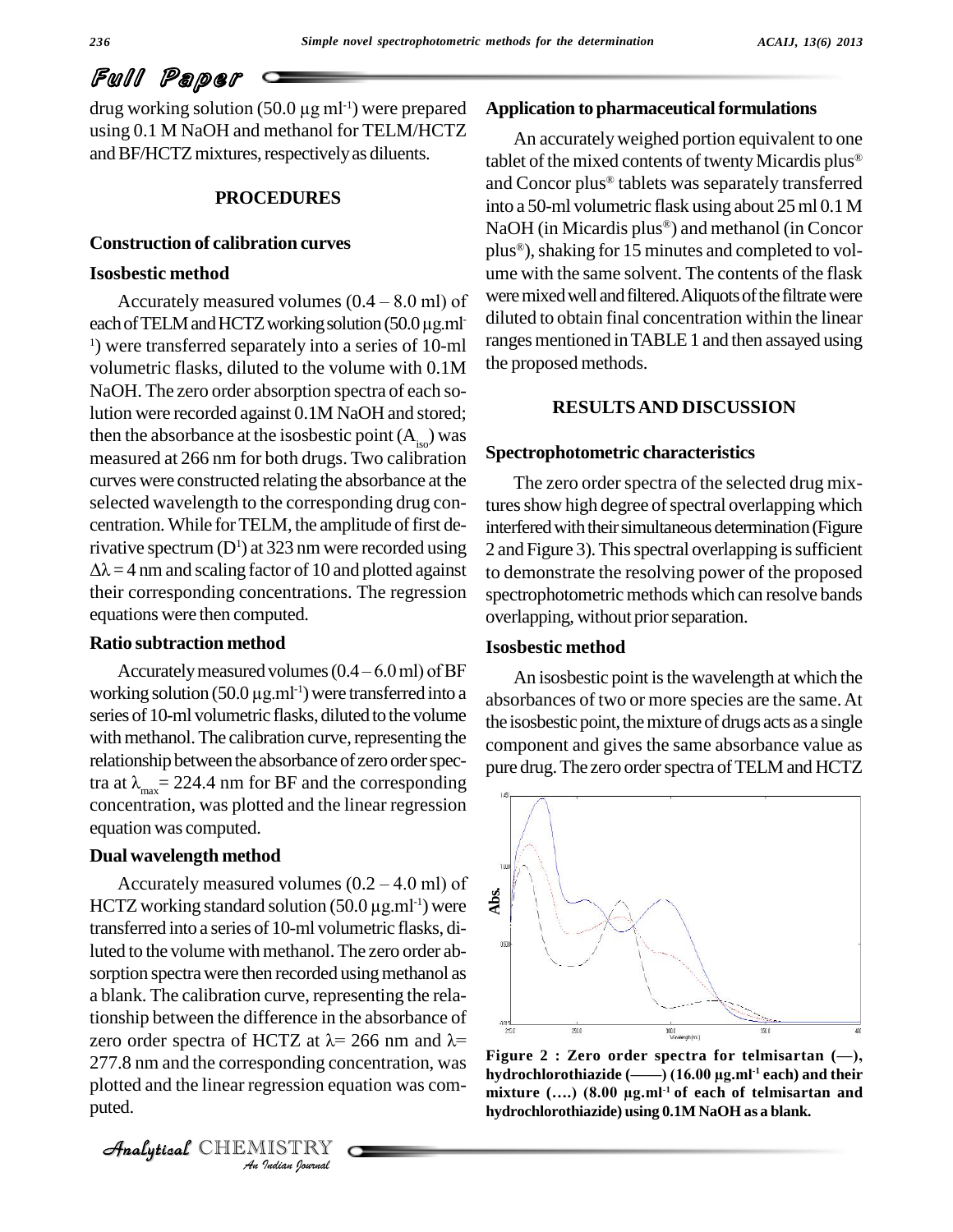

**Figure <sup>3</sup> : Zero order spectra for bisoprolol (óó), hydro c**his are  $\begin{bmatrix} 200 & 100 \\ 2000 & 200 \\ 2000 & 200 \\ 2000 & 2000 \\ 2000 & 2000 \\ 2000 & 2000 \\ 2000 & 2000 \\ 2000 & 2000 \\ 2000 & 2000 \\ 2000 & 2000 \\ 2000 & 2000 \\ 2000 & 2000 \\ 2000 & 2000 \\ 2000 & 2000 \\ 2000 & 2000 \\ 2000 & 2000 \\ 2000 & 2000 \\ 200$ **blank**

showed three isosbestic points (Figure 2). Thus, by measuring the absorbance value of the mixture at the chosen isosbestic point 266 nm  $(A_{iso})$ , the total concentration of both TELM and HCTZ could be calculated. While the first derivative  $(D<sup>1</sup>)$  spectra (Figure 4) of TELM and HCTZ showed better resolution that allowed the determination of the concentration of TELM lowed the determination of the concentration of TELM<br>in the mixture, without any interference from HCTZ.  $\Delta\lambda$  was optimized to give a well resolved peak and in the mixture, without any interference from HCTZ.<br> $\Delta\lambda$  was optimized to give a well resolved peak and thus high selectivity was obtained.  $\Delta\lambda = 4$  nm was selected without smoothing and scaling factor was 10.



**hydrochlorothiazide (óó) (16.00 µg.ml -1 , each) and their mixture (Ö.) (8.00 µg.ml**  $mixture$  (....)  $(8.00 \text{ µg.ml}^{-1} \text{ of each of telmisartan and})$ **hydrochlorothiazide).**

TELM was determined by measuring the values of the  $D<sup>1</sup>$  amplitudes at 323 nm that corresponds to zero crossing of HCTZ.And then the concentration of HCTZ could be calculated by subtraction, thus both drugs were measured simultaneously in their mixtures.

# **Ratio subtraction method**

The spectrum of HCTZ is extended more than that of BF which permits the use of ratio subtraction technique for the determination of BF without any interference from HCTZ.

The determination of BF could be achieved by scanning the zero order absorption spectra of the mix-<br>tures (Figure 3), then dividing them by a carefully cho-<br>sen concentration (10.0  $\mu$ g.ml<sup>-1</sup>) of HCTZ (I<sup>2</sup> = divitures (Figure 3), then dividing them by a carefully cho- $^{-1}$ ) of HCTZ ( $I^2 = \text{div}i$ sor) to produce a new ratio spectra that represents  $II/$ I2 + constant, as shown in (Figure 5); then, subtraction of the absorbance values of these constants(I/I2 ) in the plateau as shown in (Figure 6) followed by multiplication of the obtained spectra by the divisor  $(12)$  as shown in (Figure 7); finally, the original spectra of BF (II), which were used for direct determination of BF (II) at 224.4 nm, could be obtained. This can be summarized as follows:

 $(II + I)/ I2 = II/I2 + II/I2 = II/I2 + constant$  $II/I2 + constant - constant = II/I2$ 



**Figure 5 : Zero order absorption spectra for different hydrochlorothiazide (10 µg.ml mixtures of bisoprolol and hydrochlorothiazide using -1) as a divisor.**



**INDIANAL CONSTRANT CONTROLLER CONSTRANT CONSTRANT CONSTRANT CONSTRANT CONSTRANT CONSTRANT CONSTRANT CONSTRANT CONSTRANT CONSTRANT CONSTRANT CONSTRANT CONSTRANT CONSTRANT CONSTRANT CONSTRANT CONSTRANT CONSTRANT CONSTRANT C Figure 6 : Zero order absorption spectra for different hydrochlorothiazide (10 µg.ml mixtures of bisoprolol and hydrochlorothiazide using -1) as adivisor after subtraction of constant.**

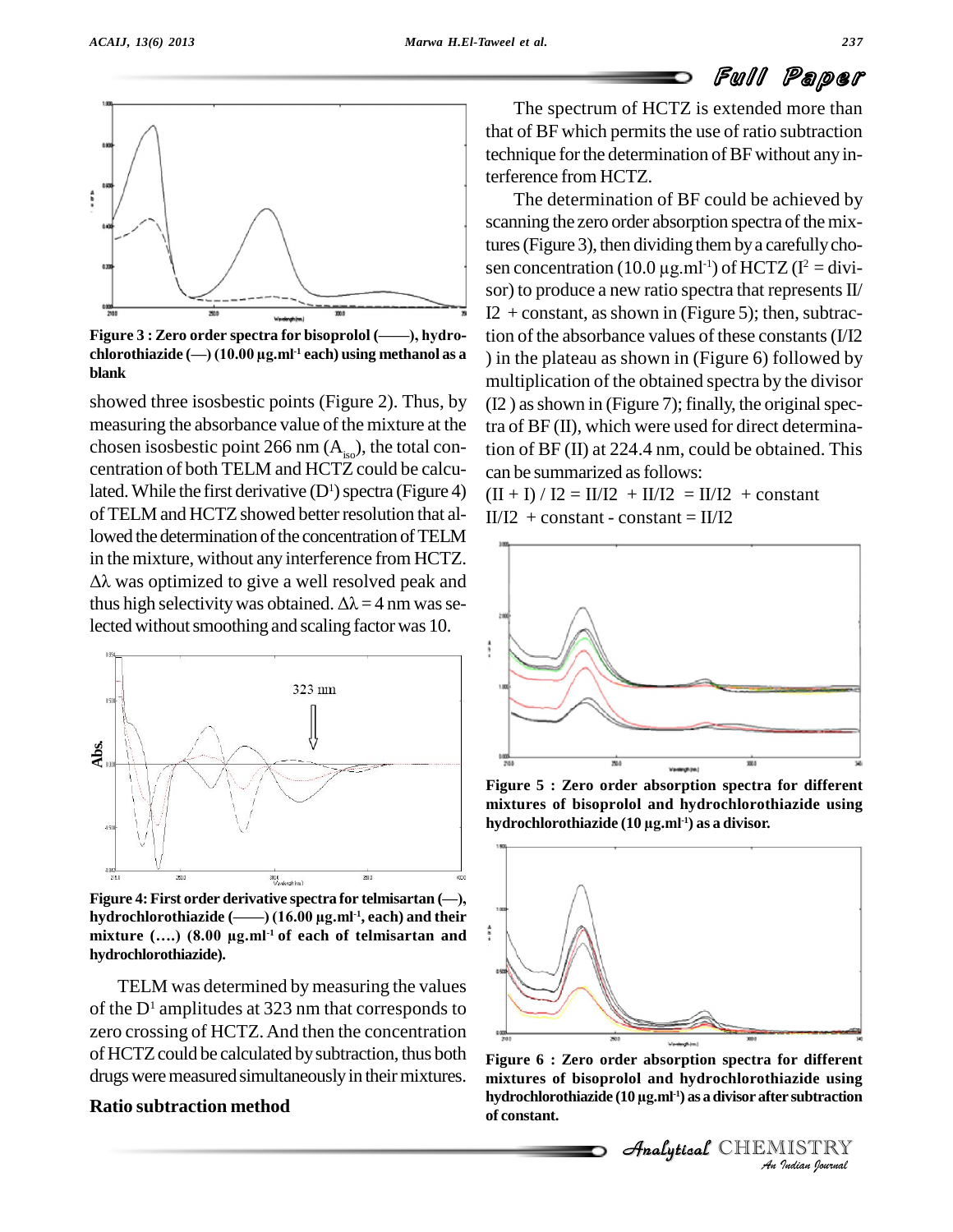

**mixtures of bisoprolol and hydrochlorothiazide using** Figure 7 : Zero order absorpti<mark>o</mark><br>mixtures of bisoprolol and hyd<br>hydrochlorothiazide (10 µg.ml<sup>1</sup>) as **-1) as adivisor after subtraction of constant and multiplying with the divisor.**

 $II/I2 * I2 = II$ 

The constant can be determined directly from the curve  $(II + I)/I2$  (Figure 5) by the straight line which is parallel to the wavelength axis in the region where (I) is extended. Careful choice of the divisor  $(12)$  is of great importance. So different concentrations of HCTZ (I) is extended. Careful choice of the divisor (I2) is of deviat great importance. So different concentrations of HCTZ deviat tion g<br>were tried, the best one was  $10.00 \mu g.ml^{-1}$  as it gave the best compromise in terms of sensitivity, repeatability and signal to noise ratio.

# **Dual wavelength method**

The absorbances values of BF were the same at 266 and 277.8 nm, so the absorbance difference at these two wavelengths was corresponding to HCTZ

# **METHOD VALIDATION**

## **Linearity**

Under the described experimental conditions, standard calibration curves were constructed for TELM, BF and HCTZ in the two mixtures versus concentration. The statistical parameters and regression equations calculated from the calibration graphs are shown<br>in TABLE 1. The results obtained showed that linearity<br>of the calibration graphs and the compliance with Beer's inTABLE1.The results obtained showed that linearity law were validated, as illustrated by the high values of correlation coefficients of regression equations and the small values of intercepts. **Figure** 7 **: Zero** order absorption spectra for different of the calibration graphs and the compliance with Beer's

#### **Limits of detection and quantification**

In accordancewith the formulae givenbyMiller **[34]**, the limit of detection,  $LOD = 3.3 S/b$  and the limit of quantification,  $LOQ = 10 S/b$ , where S is the standard deviation of intercept and b is the slope of the calibration graph. The detection and quantification limits were calculated and presented inTABLE 1.

#### **Accuracy**

The methods were repeated for different concentrations of pure samples at the low, medium and high concentration levels, each repeated three times. The concentrations were calculated each from its corre-

TABLE 1: Regression equations and statistical parameters for the determination of the two mixtures in pure powder form **using the proposed spectrophotometric methods**

|                              |                 | <b>Isosbestic point</b> |                 | <b>Ratio subtraction</b> | Dual wavelength |  |
|------------------------------|-----------------|-------------------------|-----------------|--------------------------|-----------------|--|
| <b>Parameters</b>            | <b>TELM</b>     |                         | <b>HCTZ</b>     | BF                       | <b>HCTZ</b>     |  |
|                              | $\lambda_{266}$ | $\lambda_{323}$         | $\lambda_{266}$ |                          |                 |  |
| Linearity range $(\mu g/ml)$ | $2 - 40$        | $2 - 40$                | $2 - 40$        | $2 - 30$                 | $1 - 20$        |  |
| $LOD$ ( $\mu$ g/ml)          | 0.42            | 0.25                    | 0.32            | 0.15                     | 0.13            |  |
| $LOQ$ ( $\mu$ g/ml)          | 1.26            | 0.77                    | 0.97            | 0.46                     | 0.39            |  |
| Intercept $(a)$              | 0.0081          | 0.0028                  | 0.0073          | $-0.0004$                | $-0.0039$       |  |
| Slope $(b)$                  | 0.0411          | 0.0135                  | 0.0417          | 0.0425                   | 0.0125          |  |
| Correlation coefficient (r)  | 0.9998          | 0.9999                  | 0.9999          | 0.9999                   | 0.9999          |  |
| $S_{a}$                      | 0.00517         | 0.001035                | 0.00405         | 0.00196                  | 0.00049         |  |
| $S_b$                        | 0.000271        | 0.0000542               | 0.000199        | 0.000119                 | 0.0000515       |  |

*Andard* deviation of interc Regression equation:  $A = a + bc$ , where A is the absorbance, a is the intercept, b is the slope and c is the concentration; S<sub>,</sub>:

**IEPO:** S<sub>b</sub>: standar<br> **IISTRY**<br> *IISTRY* concentration without any interference of BF (Fig-

CHEMISTRY

concentration without any interference of BF (Fig-<br>centages and the standard deviations were then calcu-<br>centages and the standard deviations were then calculated and the results show good accuracy as were shown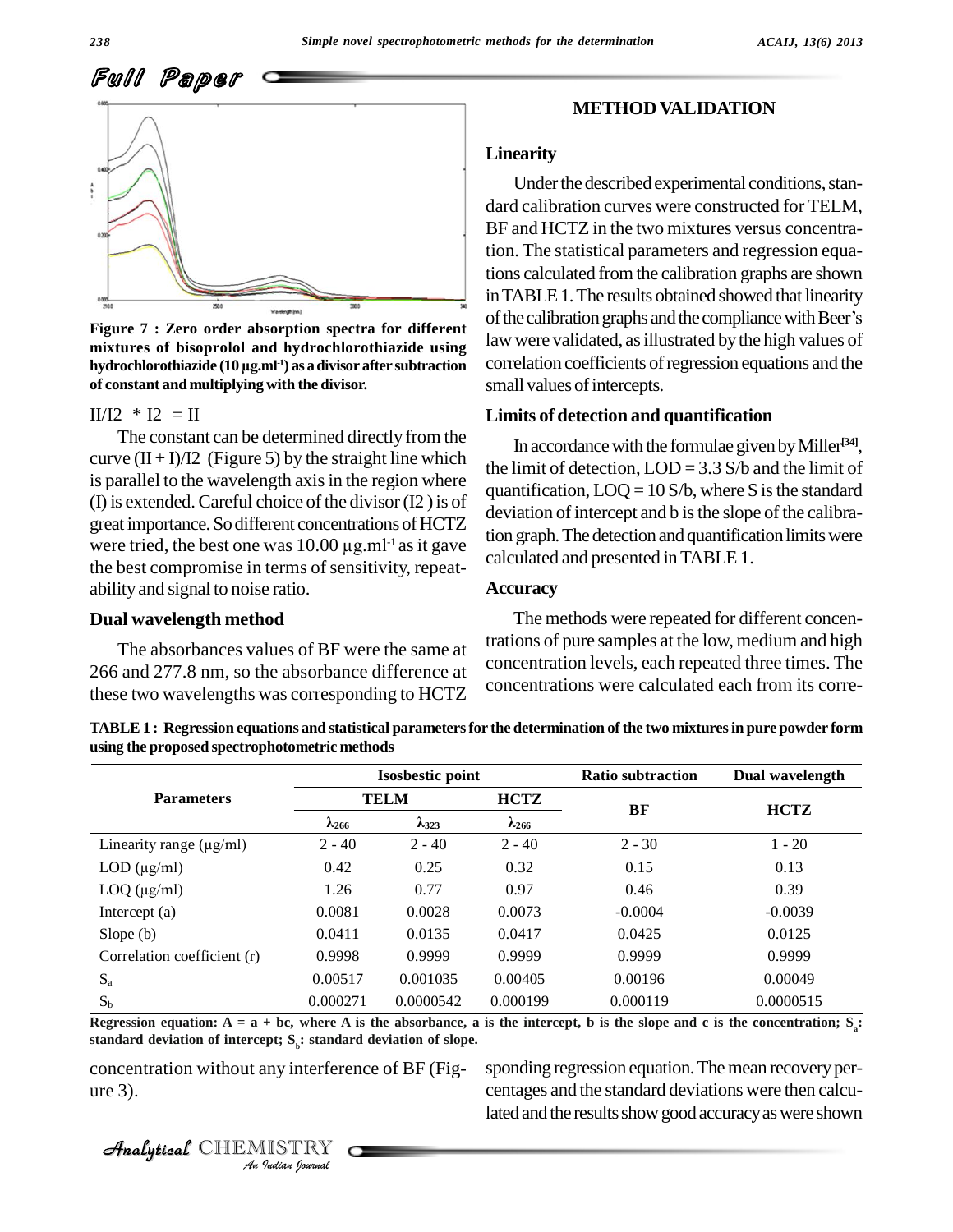| TABLE 2 : Accuracy and precision for the determination of TELM/HCTZ and BF/HCTZ mixtures using the proposed |  |
|-------------------------------------------------------------------------------------------------------------|--|
| spectrophotometric methods                                                                                  |  |

| <b>TELM</b><br>$\lambda_{266}$ |                   | <b>HCTZ</b>                                                                             |                   |                   |  |
|--------------------------------|-------------------|-----------------------------------------------------------------------------------------|-------------------|-------------------|--|
|                                |                   |                                                                                         |                   |                   |  |
| $\lambda_{323}$                |                   | $\lambda_{266}$                                                                         | BF                | <b>HCTZ</b>       |  |
| $99.76 \pm 0.83$               | $99.99 \pm 0.44$  | $99.74 \pm 0.70$                                                                        | $100.03 \pm 0.82$ | $99.80 \pm 0.52$  |  |
| $100.23 \pm 1.21$              |                   | $99.31 \pm 0.75$                                                                        | $99.81 \pm 0.79$  | $99.62 \pm 0.89$  |  |
|                                |                   |                                                                                         |                   |                   |  |
| $100.43 \pm 0.78$              | $99.72 \pm 1.03$  | $99.18 \pm 0.82$                                                                        | $99.23 \pm 1.37$  | $100.70 \pm 0.69$ |  |
| $99.76 \pm 1.12$               | $100.54 \pm 0.62$ | $99.16 \pm 0.81$                                                                        | $99.90 \pm 1.85$  | $99.45 \pm 0.97$  |  |
|                                |                   | <sup>a</sup> Mean $\pm$ SD; <sup>b</sup> Mean $\pm$ RSD%.; <sup>c</sup> Mean $\pm$ RSD% | <b>Precision:</b> |                   |  |

#### inTABLE2.

### **Precision**

To measure the degree of methods repeatability, three concentrations of each drug in each mixture were analyzed using the previously mentioned methods three times within the same day and in three successive days. The results showed good precision expressed as per-

#### centage relative standard deviation (TABLE2)

#### **Selectivity and specificity**

This was assessed through analysis of different synthetic mixtures containing TELM with HCTZ or BF with HCTZ with different ratios by the proposed methods. The concentration of each drug was calculated from the corresponding regression equation and then the mean

 $TABLE3: Simultaneous determination of telmisartan (TELM) and hydrochlorothiazide (HCTZ) in pharmacautical formulae.$ **lation by isosbestic point method**

|                                 | <b>Isosbestic point</b><br>$%$ Recovery* |                 | <b>Standard addition technique</b> |                            |                              |                            |  |  |
|---------------------------------|------------------------------------------|-----------------|------------------------------------|----------------------------|------------------------------|----------------------------|--|--|
| <b>Product</b>                  |                                          |                 |                                    | <b>TELM</b>                | <b>HCTZ</b>                  |                            |  |  |
|                                 | <b>TELM</b>                              | <b>HCTZ</b>     | <b>Added</b><br>$(\mu g/ml)$       | $\frac{0}{0}$<br>Recovery* | <b>Added</b><br>$(\mu g/ml)$ | $\frac{0}{0}$<br>Recovery* |  |  |
|                                 |                                          |                 | 5                                  | 99.4                       |                              | 99.00                      |  |  |
|                                 |                                          |                 | 6                                  | 100.67                     | 2                            | 98.50                      |  |  |
| Micardis 40 plus $^{\circledR}$ | $99.75 \pm 0.90$                         | $99.6 \pm 0.68$ | 8                                  | 99.75                      | 2.5                          | 100.40                     |  |  |
|                                 |                                          |                 | 9                                  | 100.60                     | 3                            | 98.27                      |  |  |
|                                 |                                          |                 | 10                                 | 100.50                     | $\overline{4}$               | 99.25                      |  |  |
| Mean $\pm$ SD                   |                                          |                 |                                    | $100.18 \pm 0.56$          |                              | $99.08 \pm 0.83$           |  |  |
| RSD%                            |                                          |                 |                                    | 0.56                       |                              | 0.84                       |  |  |

**\* Average of three determinations.**

| TABLE 4 : Determination of bisoprolol fumarate (BF) and hydrochlorothiazide (HCTZ) in pharmaceutical formulation by |  |
|---------------------------------------------------------------------------------------------------------------------|--|
| the proposed methods.                                                                                               |  |

|                                  |                  | BF by ratio subtraction  |                   | <b>HCTZ</b> by dual wavelength |                          |                  |  |
|----------------------------------|------------------|--------------------------|-------------------|--------------------------------|--------------------------|------------------|--|
| <b>Product</b>                   |                  | <b>Standard addition</b> |                   |                                | <b>Standard addition</b> |                  |  |
|                                  | $%$ Recovery*    | Added $(\mu g/ml)$       | % Recovery*       | $%$ Recovery*                  | Added $(\mu g/ml)$       | % Recovery*      |  |
| Concor 5 $plus^{\otimes}$        | $98.20 \pm 0.28$ | 4                        | 101.20            |                                |                          | 99.71            |  |
|                                  |                  |                          | 99.40             | $100.18 \pm 0.75$              | 6                        | 98.52            |  |
|                                  |                  | 6                        | 101.07            |                                |                          | 98.43            |  |
|                                  |                  | 10                       | 100.30            |                                | 8                        | 99.90            |  |
| Mean $\pm$ SD                    |                  |                          | $100.49 \pm 0.83$ |                                |                          | $99.25 \pm 0.72$ |  |
| % RSD                            |                  |                          | 0.83              |                                |                          | 0.73             |  |
| Average of three determinations. |                  |                          |                   |                                |                          |                  |  |

# CHEMISTRY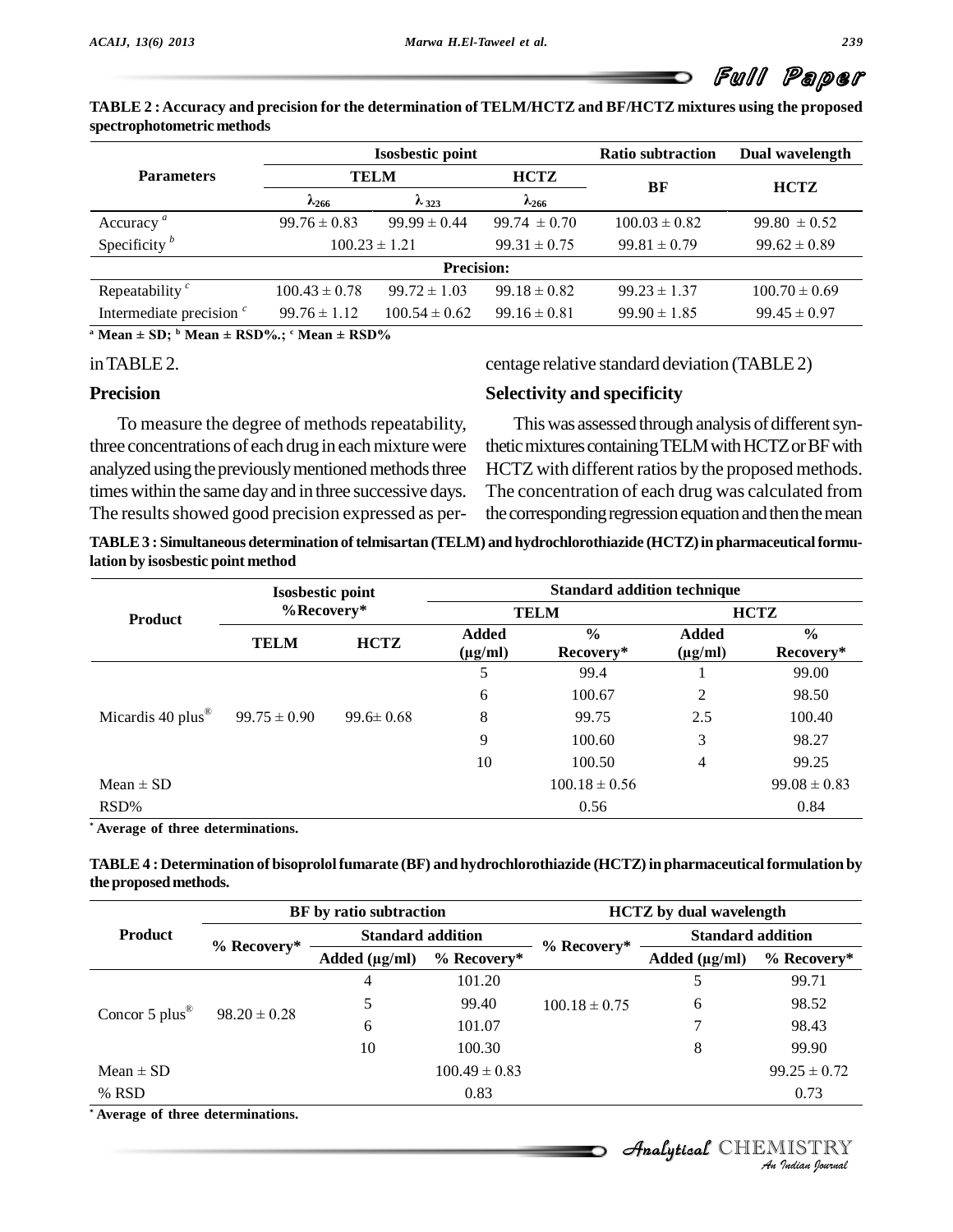recovery percentages and the relative standard deviations were calculated. The results showed good specificity as shown in TABLE 2.

# **Standard addition technique**

Standard addition technique was applied to the commercial tablets, by adding TELM and HCT (in case ods we<br>of Micardis plus® tablets) or by adding BF and HCT (in from a of Micardis plus<sup>®</sup> tablets) or by adding BF and HCT (in case of Concor plus<sup>®</sup> tablets) to a known concentration of the studied drugs. The mean recovery percentages and the relative standard deviations results, presented

in TABLE 3 and TABLE 4, showed the high reproducibility and accuracy of the proposed methods.

# **Comparison ofthe proposed methods with the re ported method**

The results obtained by applying the proposed methods were compared statistically with those obtained from a reported method **[35]** forTELM/HCTZmixture and USP pharmacopeial method **[9,36]** for BF/HCTZ mixture.It is clearthat the calculated *t* and*F*values are less than the tabulated ones indicating that there is no

TABLE 5: Statistical comparison of the results obtained by applying the proposed methods and the reference methods for the **analysis of the pure drugs.**

|              | <b>TELM</b>             |                                  | <b>HCTZ</b>                |                            | BF                   |                      | <b>HCTZ</b>        |                          |
|--------------|-------------------------|----------------------------------|----------------------------|----------------------------|----------------------|----------------------|--------------------|--------------------------|
| <b>Value</b> | <b>Isosbestic point</b> | Reference<br>method <sup>*</sup> | <b>Isosbestic</b><br>point | <b>Reference</b><br>method | Ratio<br>subtraction | <b>USP</b><br>method | Dual<br>wavelength | <b>USP</b><br>method     |
| Mean         | 99.76                   | 99.27                            | 99.74                      | 99.48                      | 100.03               | 100.68               | 99.80              | 99.57                    |
| <b>SD</b>    | 0.68                    | 0.51                             | 0.33                       | 0.38                       | 0.82                 | 0.83                 | 0.52               | 1.00                     |
| N            | 8                       | 6                                | ⇁                          | 6                          | 7                    | 6                    | 7                  | 6                        |
| Variance     | 0.54                    | 0.26                             | 0.49                       | 0.14                       | 0.67                 | 0.69                 | 0.27               | 1.00                     |
| $t$ –test    | 1.38(2.18)              |                                  | 0.85<br>(2.26)             | $\overline{\phantom{a}}$   | 1.37(2.23)           | ۰                    | 0.52(2.36)         | $\overline{\phantom{a}}$ |
| $F$ value    | 2.68(4.87)              | $\overline{\phantom{0}}$         | 3.42<br>(4.95)             | $\overline{\phantom{a}}$   | 1.02(5.05)           | ۰.                   | 3.62(4.38)         | $\overline{\phantom{a}}$ |

Values in parenthesis are the theoretical values of t and F at P = 0.05; \* Inertsil ODS-C18 (250mmX4.6mm) using (40: 60, v/v) phosphate buffer of pH 3.0 and acetonitrile in an isocratic program with flow rate 1.0 ml/min and UV detection was performed at 271 nm. The retention times observed were 5.79 min and 2.85 min for telmisartan and hydrochlorothiazide respectively.

significant difference between the methods (TABLE 5).

# **ASSAYOFPHARMACEUTICAL PREPARATIONS**

The results obtained were satisfactoryand in good agreement with the label claim(TABLE3,TABLE4). The results of analysis of the pharmaceutical formulations suggested that there is no interference from any excipients.

# **CONCLUSION**

termination of HCTZ with TELM or BF as binary mix-*In TEENT of E*<br> *I*<br> *Independen*<br> *INdian hournal* tures in dosage forms, without any interference from J.Electr The proposed methods provide simple, rapid, ac curate and reproducible quantitative analysis for the deexcipients or prior separation. They are also direct since they estimate each drug independent of the other. In addition, they offer the advantage of time and cost sav-

CHEMISTRY

ing aswell assimplicityofreagents and apparatus.The methods are validated and found suitable for quality control laboratories, where economy and time are es sential.

# **REFERENCES**

- **REFERENCES<br>[1] R.Finkel, M.A.Clark, L.X.Cubeddu; Lippincott's** R.Finkel, M.A.Clark, L.X.Cubeddu; Lippincott's<br>Illustrated Reviews: Pharmacology, '4th Edition Illustrated Reviews: Pharmacology, '4<sup>th</sup> Edition, R.A.Harvey, P.C.Champe, (Ed); Lippincott Williams and Wilkins, **(2009)**.
- **[2]** S.C.Sweetman, (Ed.); Martindale: The Complete Drug Reference, 36<sup>th</sup> Edition., Pharmaceutical Press; London, (**2009)**.
- **[3]** R.N.Goyal, A.Tyagi, N.Bachheti, S.Bishnoi;<br>Electrochim.Acta. **53(6)**, 2802-2808 (**2008**).<br>**[4]** B.Nigović, M.Marušić, S.Jurić; Electrochim.Acta. **53(6)**, 2802-2808 (**2008)**.
- J.Electroanal.Chem., **663(2)**, 72-78 **(2011)**.
- **[5]** S.S.M.Hassan, M.M.Abou-Sekkina, M.A.El-Ries, A.A.Wassel; J.Pharm.Biomed.Anal., **32(1)**, 175- 180 **(2003)**.